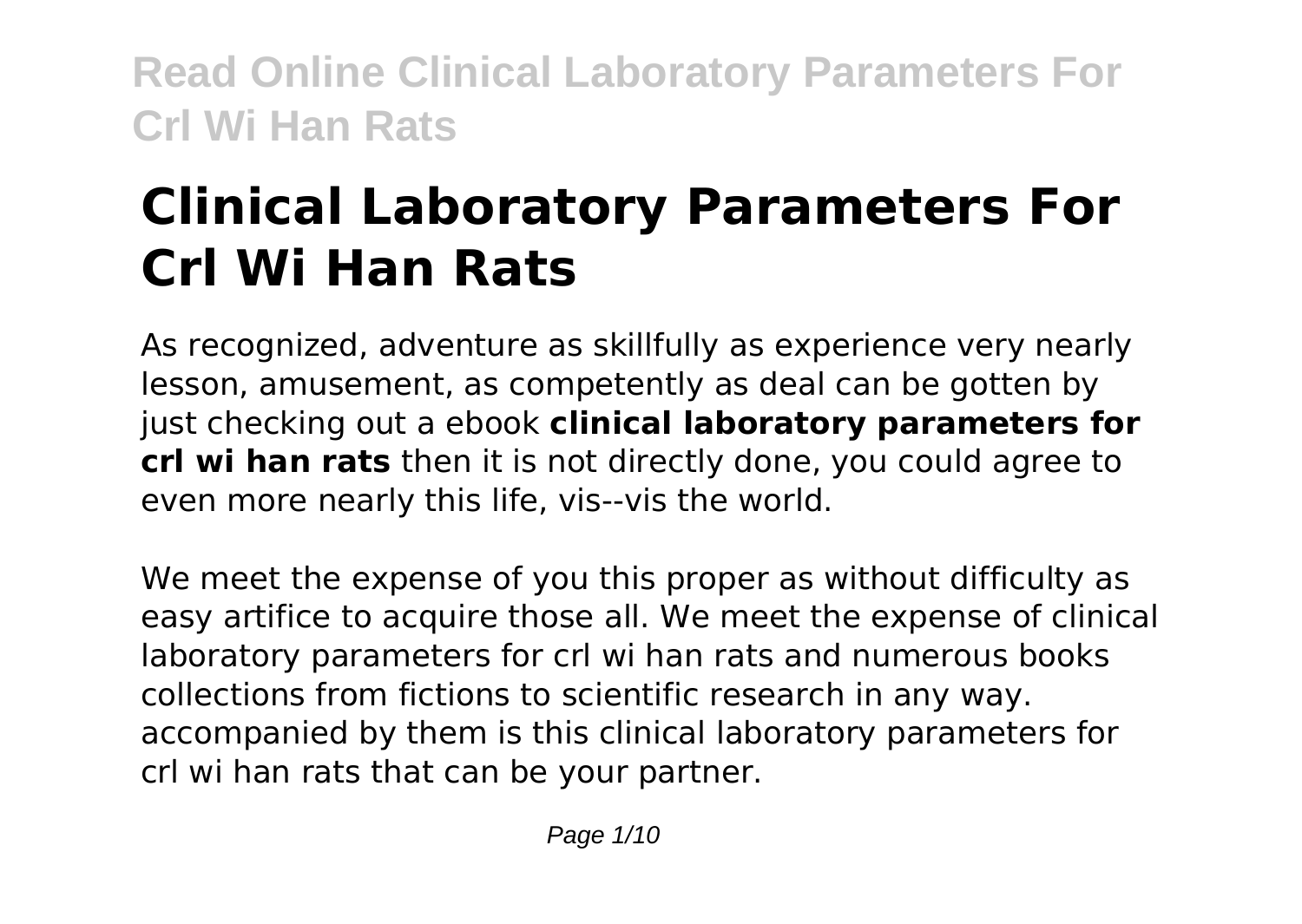However, Scribd is not free. It does offer a 30-day free trial, but after the trial you'll have to pay \$8.99 per month to maintain a membership that grants you access to the sites entire database of books, audiobooks, and magazines. Still not a terrible deal!

#### **Clinical Laboratory Parameters For Crl**

Clinical Laboratory Parameters for Crl:WI(Han) Rats Author: Charles River Subject: Clinical Laboratory Parameters for Crl:WI(Han) Rats Keywords: Clinical Laboratory Parameters, Crl:WI(Han) Rats, Coagulation, hematology, serum chemistry, toxicology studies, preclinical safety studies Created Date: 4/24/2008 4:18:51 PM

#### **Clinical Laboratory Parameters for Crl:WI(Han) Rats**

Clinical Laboratory Parameters for the Crl:CD(SD) Rats Lab. Anim. Sci. Mary Giknis through Charles River Laboratories, 251 Ballardvale Street, Wilmington, MA 01887, 978-658-6000 or at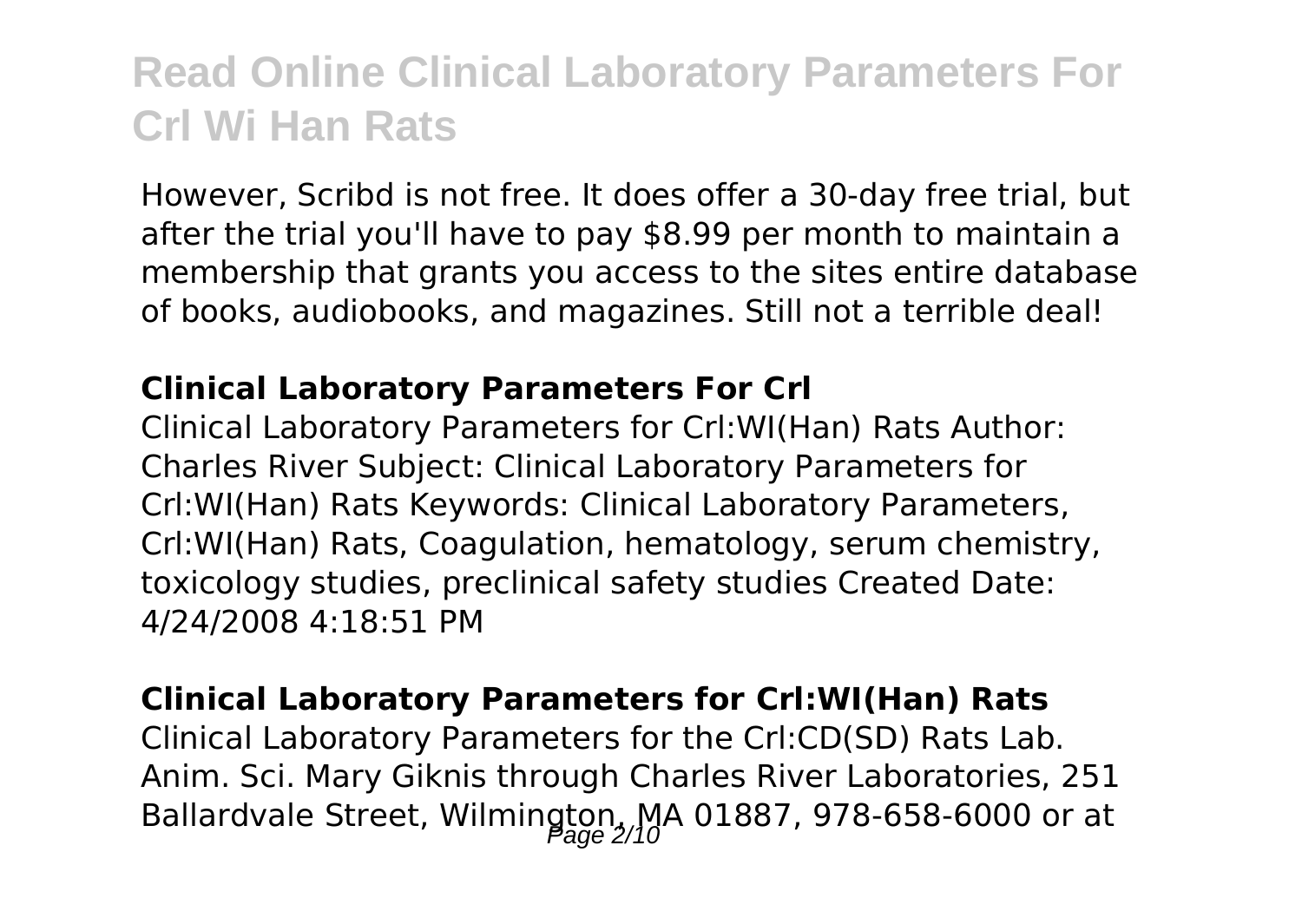MLAGIKNIS@verizon.net. 3 Table 1: Summary of Hematology Historical Control Data from Rats 3-7 Weeks of Age - Males

#### **Charles River - Clinical Laboratory Parameters for the CD**

**...**

Clinical Laboratory Parameters for Crl:WI(Han) Rats Charles River - Clinical Laboratory Parameters for the CD ... PHYSICAL ACTIVITY AND LABORATORY ASSESSMENT CLINICAL BIOCHEMISTRY REFERENCE VALUES Reproductive and Behavioral Evaluations in Crl:CD-1(ICR) Mice A 2- Year Comparison Study of Crl:CD BR and Hsd:Sprague ...

**Clinical Laboratory Parameters For Crl Wi Han Rats | id ...** Clinical laboratory parameters for Crl: Wi(Han) rats Author(s) Giknis, MLA; Clifford, CB

### **Clinical laboratory parameters for Crl: Wi(Han) rats ...**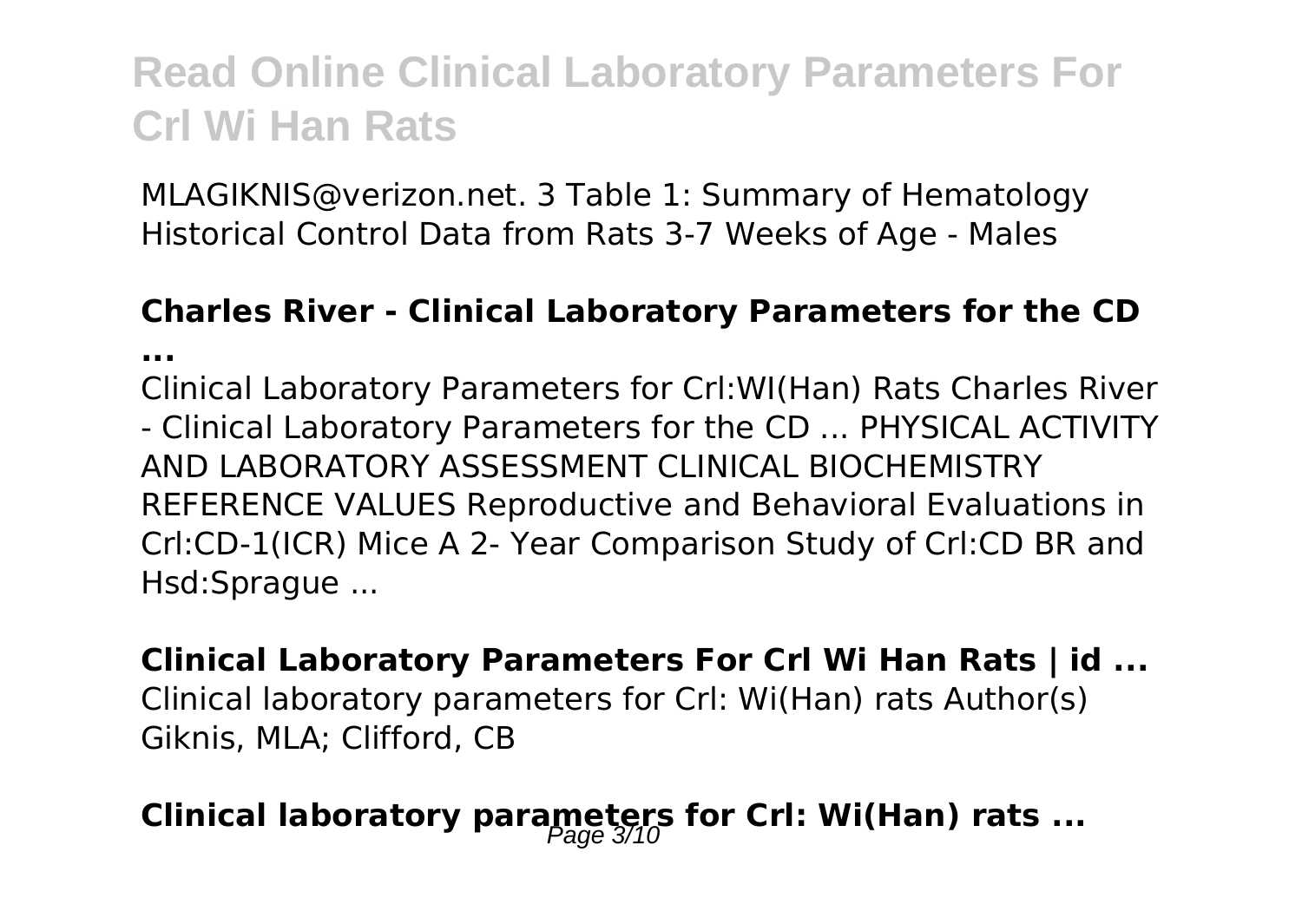Customers have trusted CRL for decades to provide fast and accurate results for clinical testing, drugs of abuse testing, and more. We are pleased to announce that we are ready to provide COVID-19 testing to get employees safely back to work and to allow students to return to school.

#### **COVID-19 Testing - Clinical Reference Laboratory**

For clinical laboratory parameters that did not meet the recommended minimum sample size of 120 individuals, which is recommended by the Clinical and Laboratory Standards Institute (CLSI) , percentiles were obtained from a boostrap procedure where 1000 resamples were performed per parameter and gender.

#### **Reference Values for Clinical Laboratory Parameters in ...** Clinical Reference Laboratory (CRL) offers Swift Screen, an ECG

review service you can order along with your applicant's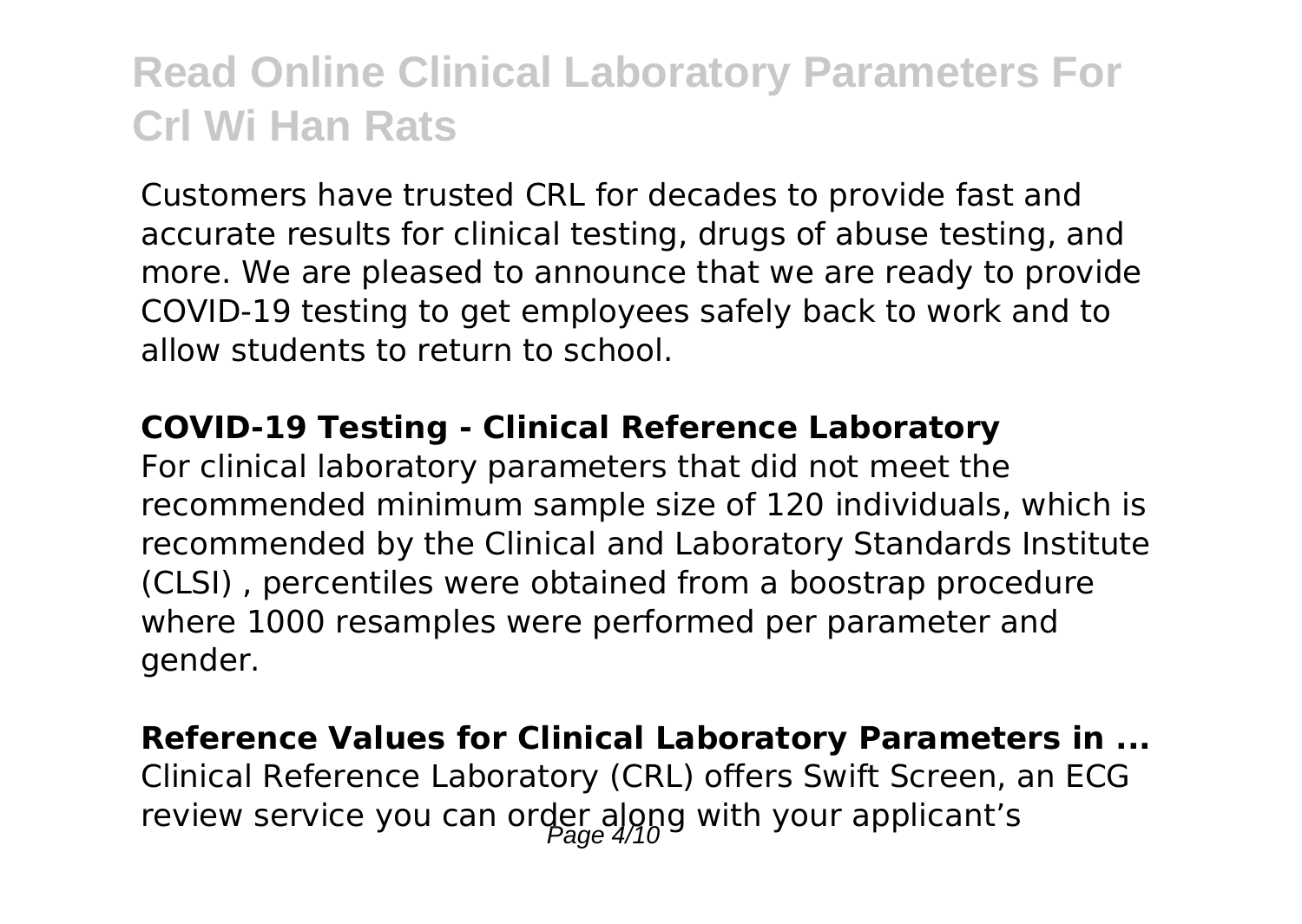laboratory testing. Tele-Application Asking all the right questions is an art — especially when speed and quality matter.

#### **Insurer Services - Clinical Reference Laboratory**

Clinical Laboratory Parameters for Crl:CD ® (SD) Rats - March 2006; Compilation of Spontaneous Neoplastic Lesions and Survival in Crl:CD ® (SD) Rats from Control Group - March 2004; Biological Reference Data on CD(SD) IGS Rats - 2002/2003; Postnatal Growth, Development, and Behavioral/Functional Evaluation Crl:CD ® (SD) IGS BR Rats - March 2002

#### **CD® (Sprague Dawley) IGS Rat | Charles River Laboratories.**

Helping people to live healthy, safe and productive lives. At CRL, every life is special. We never lose sight that our services enable people to buy life insurance, qualify for employment, gain access to new medicines, seek medical advice, prevent serious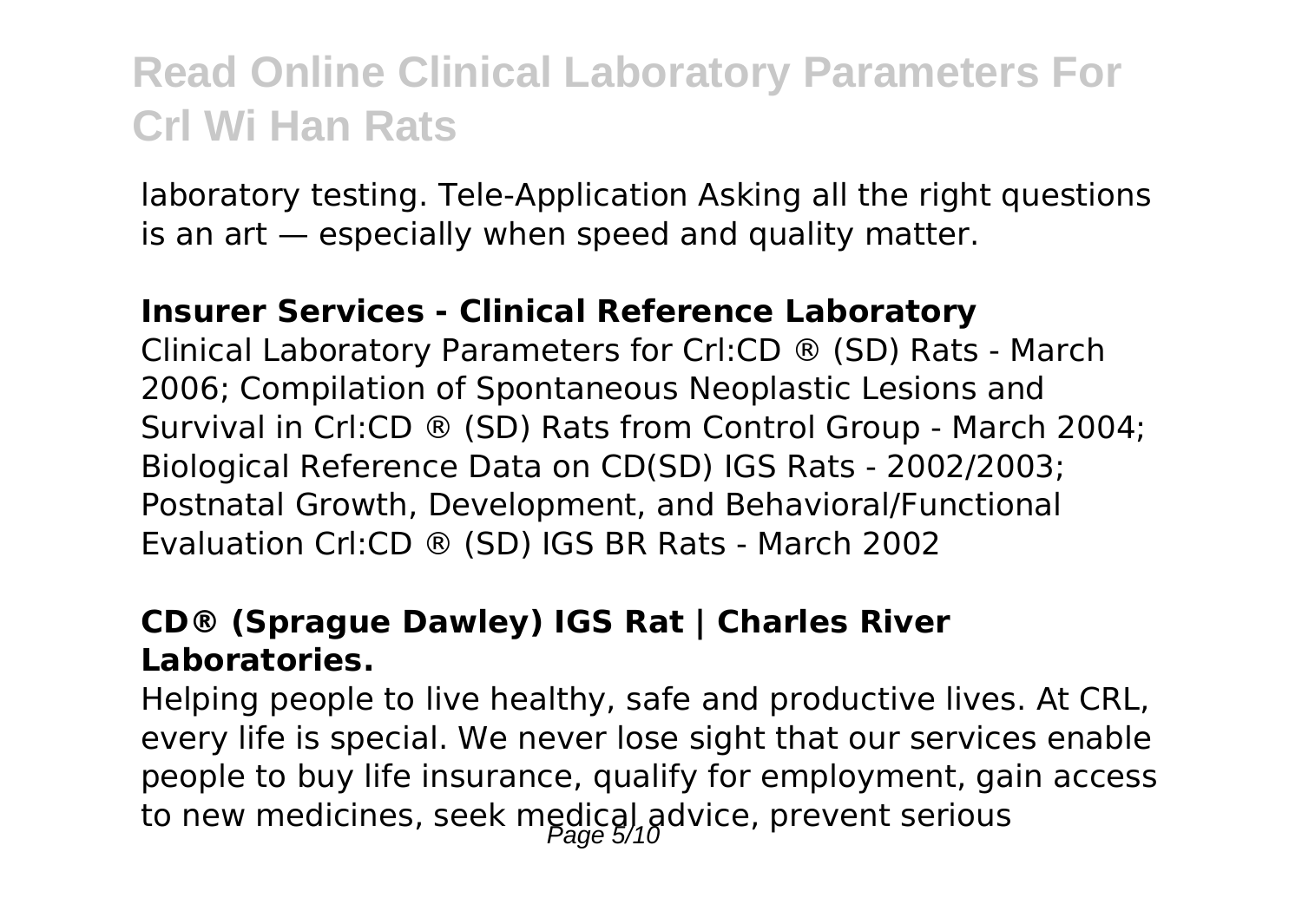illnesses, and receive personalized medical treatments.

#### **Home - Clinical Reference Laboratory**

Clinical Performance Characteristics of Laboratory Tests. Because the clinical performance characteristics of all laboratory tests differ with respect to their diagnostic accuracy (ie, sensitivity and specificity), the selection of the appropriate laboratory test to order will vary depending on the purpose for which the test is to be used.

### **Clinical Laboratory Tests: Which, Why, and What Do The**

**...**

The Clinical Laboratory Improvement Amendments of 1988 (CLIA) regulations include federal standards applicable to all U.S. facilities or sites that test human specimens for health assessment or to diagnose, prevent, or treat disease.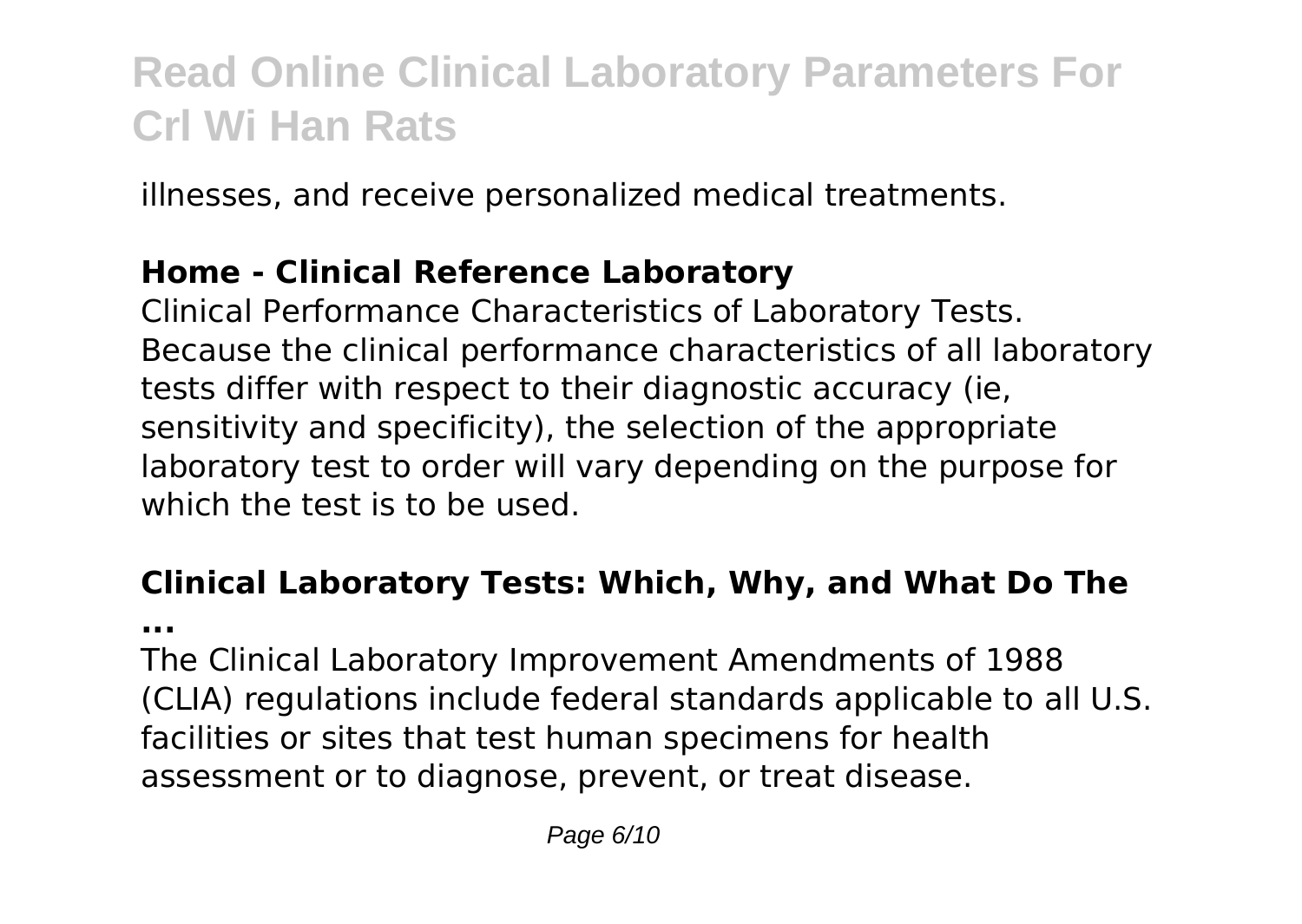#### **Clinical Laboratory Improvement Amendments (CLIA) | CDC**

CRL Of America was founded in 2014 by a team of laboratory specialists with over 80 years of experience. We can handle any of your testing needs from simple routine lab work to complex specialized testing. ... We offer our clients a full clinical testing menu with a good selection of common and unique tests.

#### **Home | Clinical Reference Labs**

VIMTA through its Clinical Reference Laboratory (CRL) provides service to millions of people in India. Stringent quality systems, equipment, state of the art, world class infrastructure backed by a proficient team of expert professionals are the core strengths of VIMTA CRL.

#### **Clinical Reference Laboratory Testing Services**

Clinical Trials: Email or refer to Lab manual for available country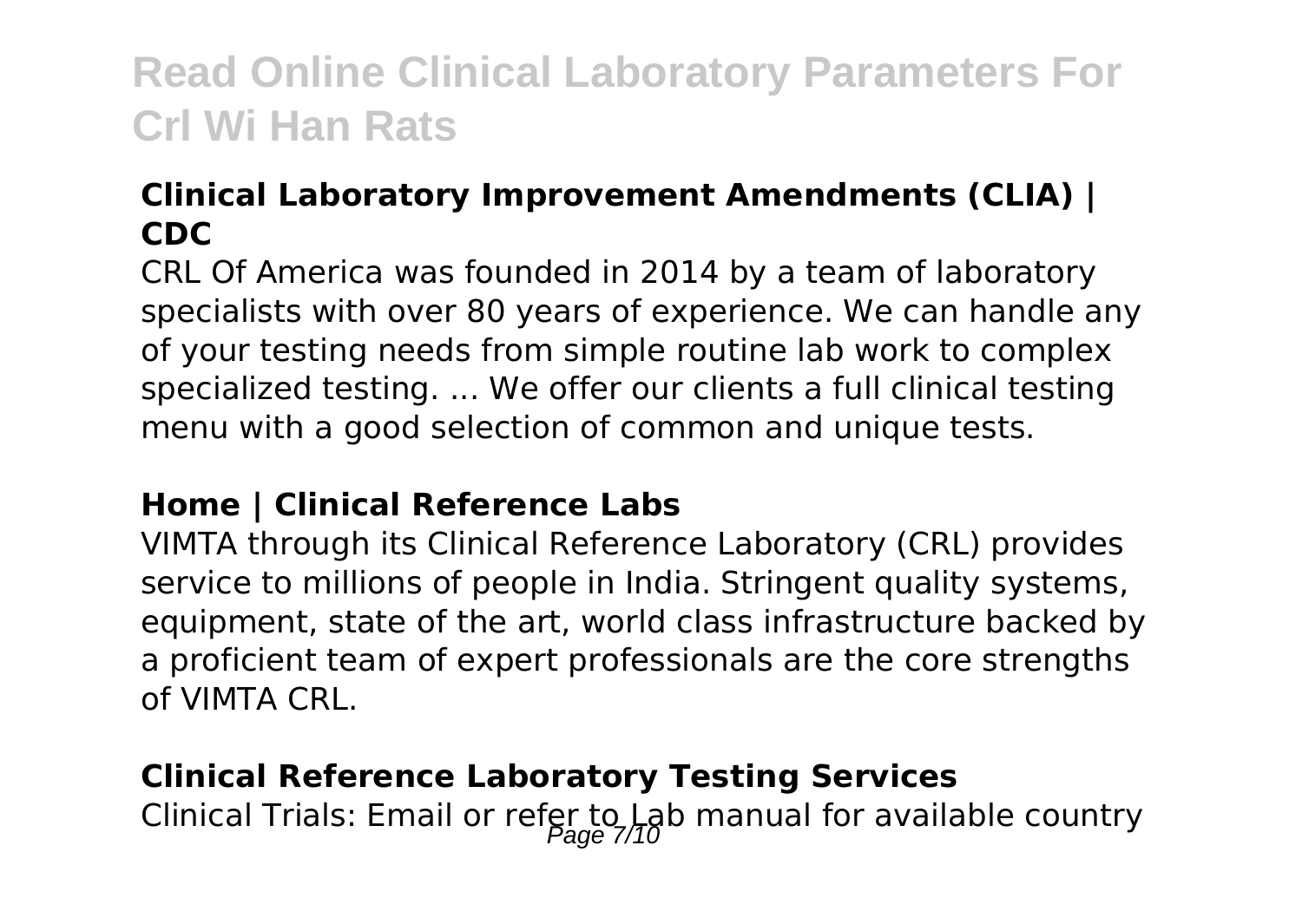specific toll-free numbers. United States, Canada: 1-800-797-4697 Monday – Friday 7:00 AM – 6:00 PM U.S. Central Time

#### **Contact Us - Clinical Reference Laboratory**

Hematology Parameters for the Crl:CD ... Clinical Laboratory Testing of Rats: Orbital Venous Plexus Versus Posterior Vena Cava, Lab. Anim. Sci., 42 (3), 299-301 (1992) ... Variations in Baseline Clinical Pathology Parameters in Fischer-344 Rats. I. Clinical Chemistry, Fund. Appl. Tox., 5, 1180-1185

#### **Hematology Parameters for the Crl:CD® BR Rat**

Sunday evening, September 13, 2020 from 7 PM until midnight CDT, CRL will be performing system maintenance. Oasis will be unavailable during this maintenance. Thank you for your patience.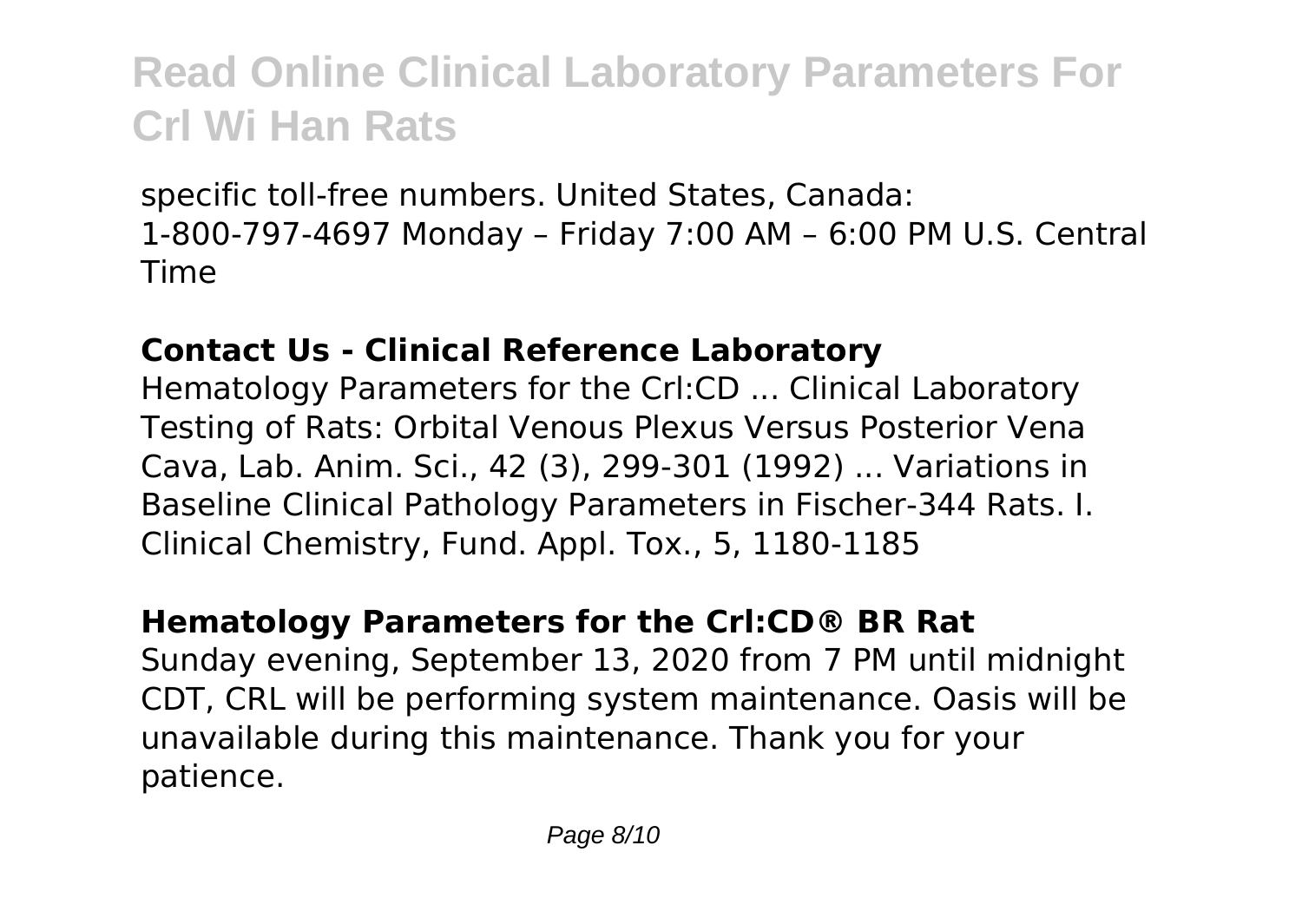#### **CRL Oasis - Clinical Reference Laboratory**

Eurofins CRL was first incorporated in 1992 as Clinical Research Laboratories. Today, Eurofins CRL operates as a contract laboratory dedicated to providing a wide range of in vitro and in vivo clinical safety and efficacy testing to the cosmetic, beauty, personal care, and pharmaceutical industries.

#### **Home - Eurofins CRL**

Although the treatment clinical parameters seem highly clear, they are subjective and depend on the examiner. Therefore, many authors indicate the need for a laboratory effectiveness test that can more accurately determine gonadotropic axis suppression (12-15,20).

#### **Clinical and Laboratory Parameters of Gonadotropin ...**

Reproductive Parameters and Fetal Data from Reproductive Toxicity Studies in the Wistar Hannover [Crl:WI(Han)] Rat - March